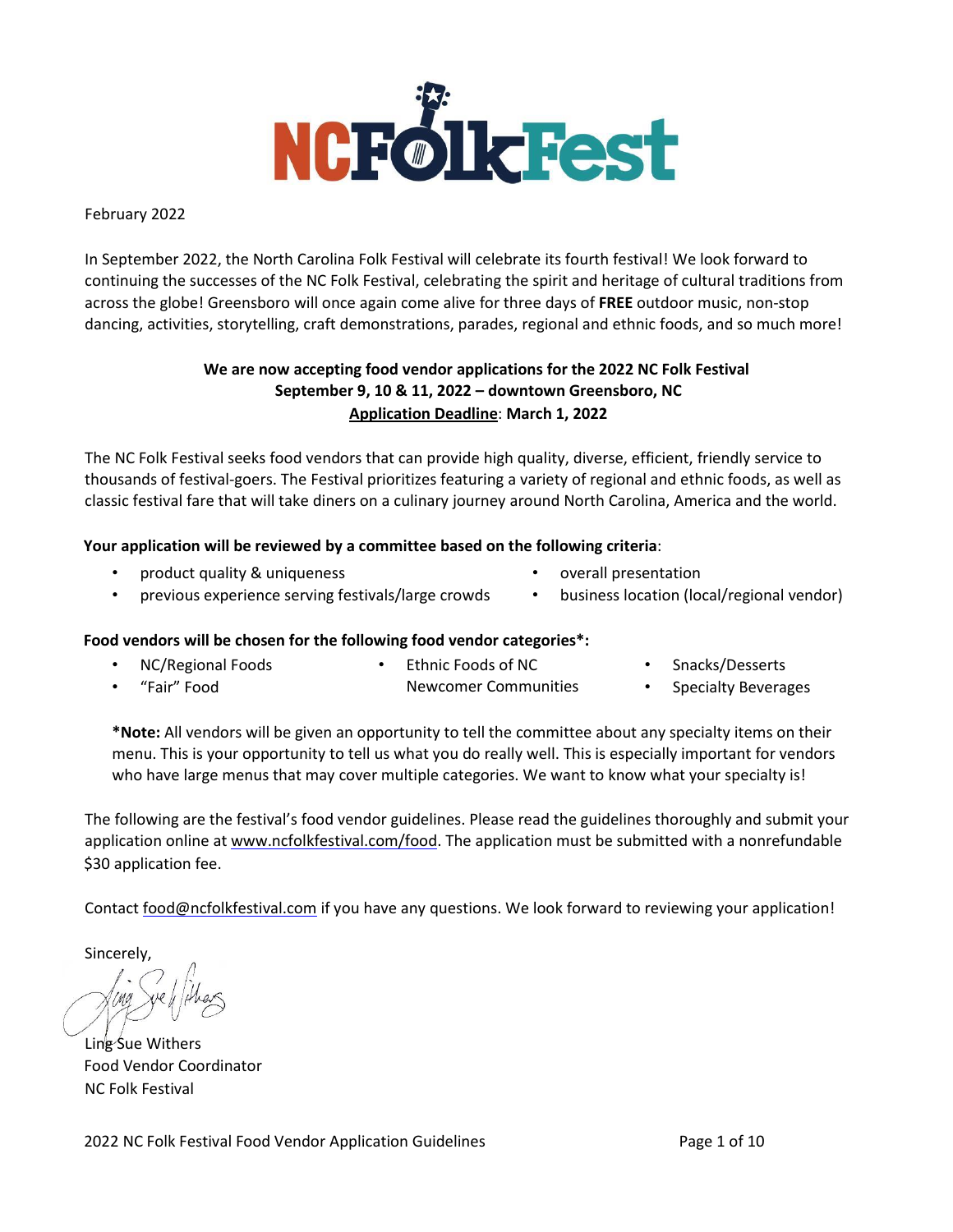

**2022 Food Vendor Application Guidelines**

September 9, 10 & 11, 2022

| <b>IMPORTANT DATES:</b>                                                             |                      |
|-------------------------------------------------------------------------------------|----------------------|
| <b>Application Deadline</b>                                                         | March 1, 2022        |
| Notification of Acceptance by Email                                                 | March 21, 2022       |
| TFE Permit Application Due to Guilford County Department of<br><b>Public Health</b> | March 31, 2022       |
| Deadline for Power Orders, Operation Specifications &<br>Promotional Information    | April 29, 2022       |
| <b>Festival Emails Contracts</b>                                                    | Late May/Early June  |
| Deadline for Submission of fully-executed Contract, COIs and<br><b>Vendor Fees</b>  | June 10, 2022        |
| Deadline for Cancellation with Refund                                               | July 8, 2022         |
| Vending Location & Participation Details Emailed to Vendors                         | August 15, 2022      |
| 2022 NC Folk Festival                                                               | September 9-11, 2022 |

# **APPLICATION PROCESS**

Applying vendors are required to submit the following by March 1, 2022:

- A **completed and successfully submitted online food vendor application**. Applicants will receive email confirmation of their successful submission. No email confirmation = application not successfully submitted and therefore will not be considered. Festival organizers may request clarification; failure to provide requested clarification is grounds for rejection. Mailed applications are not acceptable.
- At least two **current photographs** of your food vending operation (both inside and out).
- At least two promo-worthy **current photograph** of their food and/or specialty beverage.
- A **non-refundable \$30 application fee** must be submitted with your online application by credit card.

## **Additional Application Information**

- Application does not guarantee acceptance.
- Vendors must apply each year in order to be considered. Acceptance in previous years does not guarantee acceptance in future years.
- Failure to meet application deadline may result in rejection of application.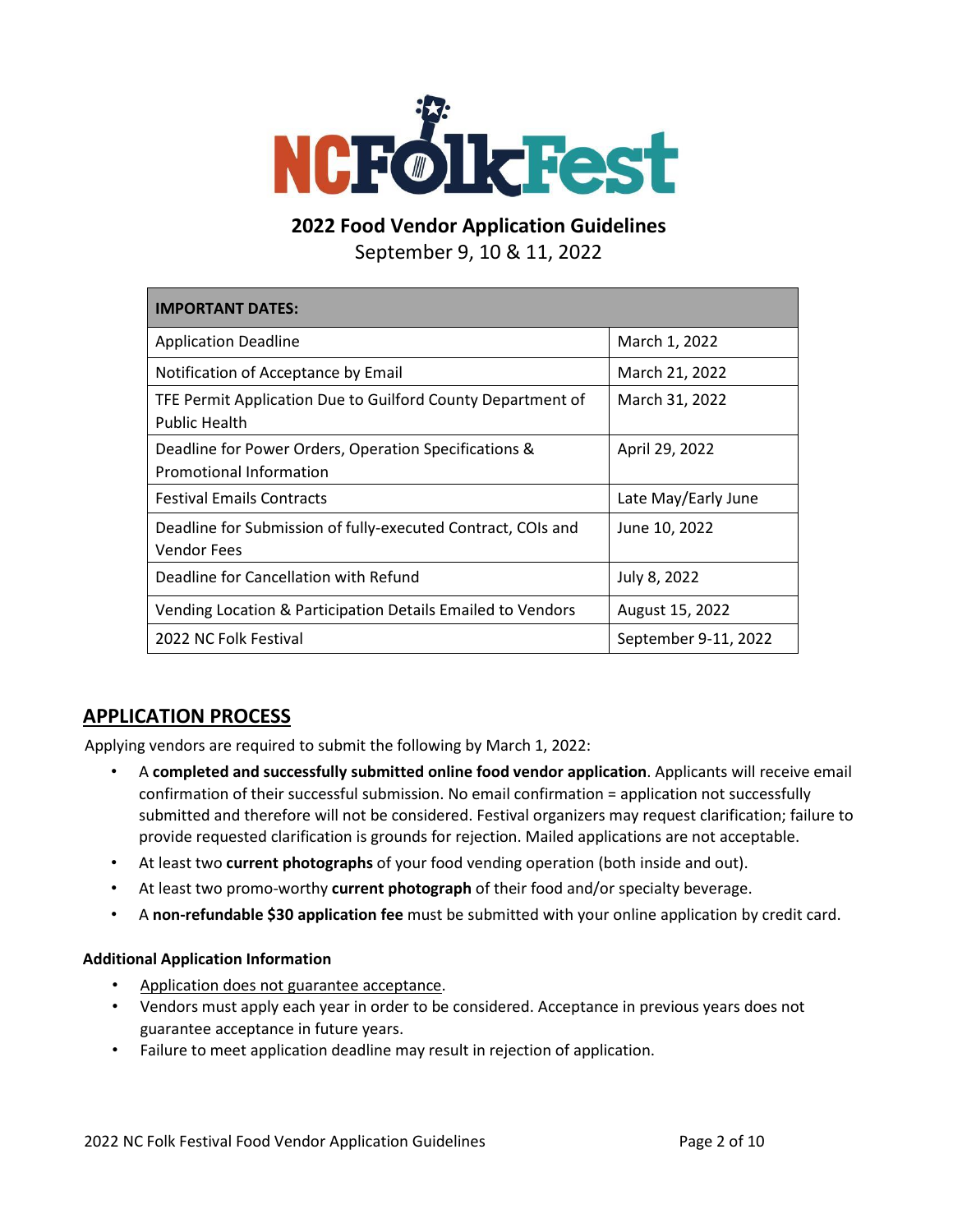## **Selection Process**

The number of food vendors selected for the 2022 NC Folk Festival will depend on the final site design layout. The Festival anticipates that with good weather, over 100K individuals will attend over the course of the weekend and that between 25 and 30 vendor spots might be available to meet the demands of this crowd size.

- All food vendors are reviewed by a committee. Applications are rated on product quality & uniqueness, previous vending experience serving festivals/large crowds, overall presentation, and business location (local/regional vendor). Please provide clear photos of your product and vending space so that your foods and business are represented to our committee accurately.
- Food vendors will be chosen for the following food vendor categories: NC/Regional Foods, Ethnic Foods of NC Newcomer Communities, "Fair" Foods, Snacks/Desserts, and Specialty Beverages.
- The Festival may limit specific types of food or beverage to ensure a wide selection of items.
- Applicants will receive notification by Email regarding acceptance or rejection by March 21, 2022.
	- The NC Folk Festival reserves the right to deny any application without explanation.

# **FOOD VENDING AT THE NC FOLK FESTIVAL**

Vendors selected to participate in the NC Folk Festival will receive an acceptance notification by March 21, 2022. This notification will include a link to the application for a Temporary Food Establishment (TFE) Permit from the Guilford County Department of Public Health. Deadline for submitting TFE permit application to the county is by 3:30pm, March 31, 2022.

In mid-April, the Festival will send accepted vendors a request for detailed vending & operations information including Electrical Specifications, Refrigeration/Freezer Request, Beverage Order Estimation and Promotional Information. This information will be due by April 29, 2022.

After permits have been verified and additional information collected, the Festival will generate contracts that will be sent by email in late May/early June. Signed contract and fee payment will be due by June 10, 2022.

## **Food Vending Hours of Operation**

- Festival/Vending Hours\*:
	- o Friday: 5:00 pm to 10:00 pm
	- o Saturday: 12:00 pm to 10:00 pm
	- o Sunday: 12:00 pm to 5:30 pm
	- \* Vending hours may vary from overall Festival hours, depending on assigned vending location.
- Booths must be staffed and operational for all contracted hours.
- The festival goes on **rain or shine unless extraordinary weather presents a safety issue**. All vendors are expected to be open during the hours listed above unless they are notified by Festival personnel.
- Food vendors may continue to sell up to a  $\frac{1}{2}$  hour after the last performance at your location.

## **Vendor Fee Pricing & Payment**

- Vendor Fees cover all three days of the Festival, unless otherwise notified.
- The basic vendor fee for commercial vendors is \$1,100.00.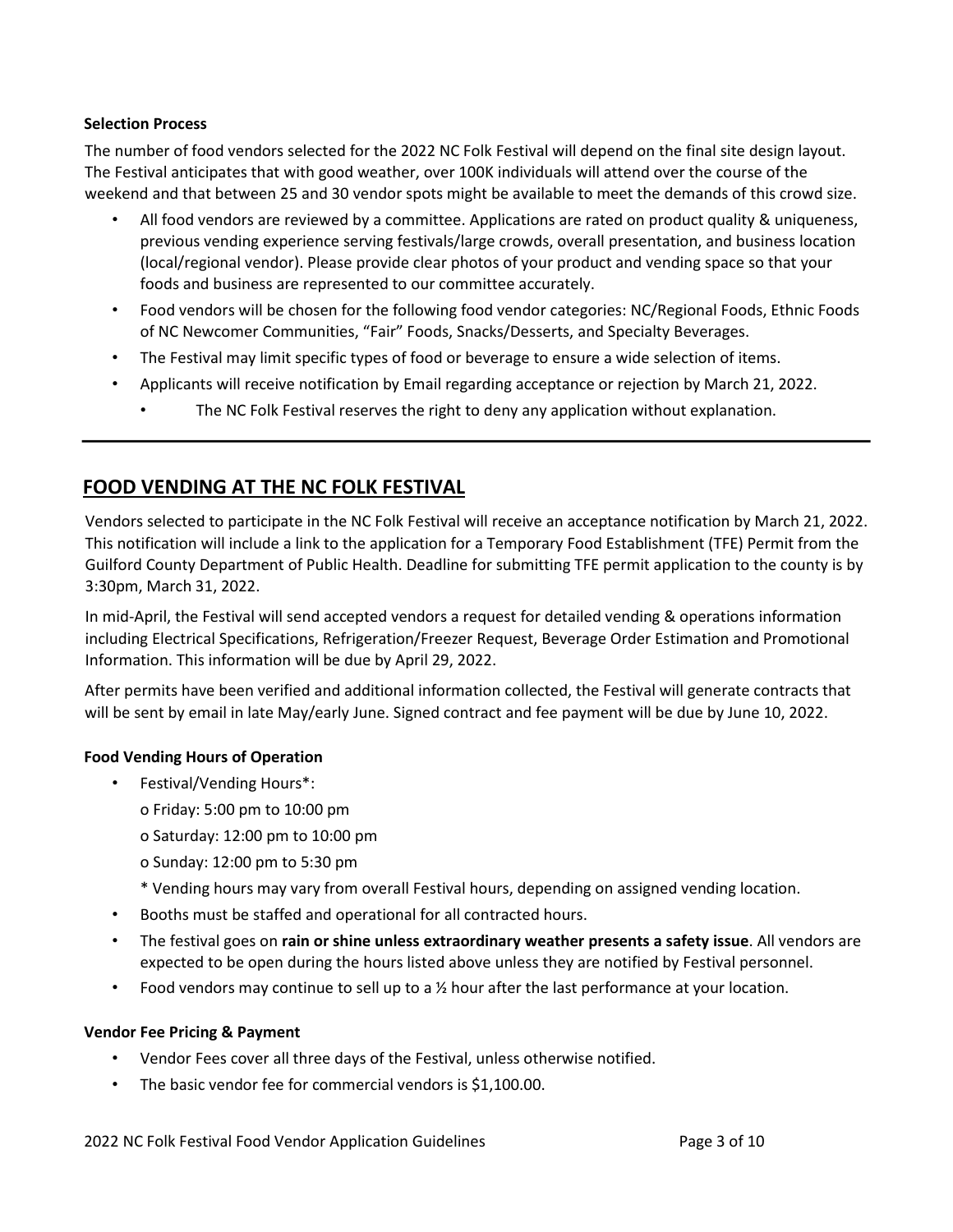- The basic vendor fee for  $501(c)(3)$  nonprofit vendors is \$550.00. Proof of  $501(c)(3)$  status is required.
- The basic vendor fee covers a vendor space of up to four hundred square feet (400 sq. ft.) with a maximum booth depth of 20 feet and maximum booth width of 30 feet (widths beyond 20 ft wide will require approval). Operations that cannot fit within 400 sq. ft. space will be charged an additional fee of \$3 per each additional square foot (1 sq. ft.) increment. For example:

| $10 W \times 10 D = 100 sq. ft. = $1,100$ |
|-------------------------------------------|
| $10 W x 30 D = 300 sq. ft. = $1,100$      |
| 20 W x 20 D = 400 sq. ft. = $$1,100$      |
| $25 W x 18 D = 450 sq. ft. = $1,250$      |
| 25 W x 20 D = 500 sq. ft. = $$1,400$      |

The square footage of the size of space needed is calculated by Total Width (Frontage/Service Side + Tongue Length) multiplied by Total Depth (Depth + Awning/Condiment Table). As spaces are limited and non-uniform, vendor space is taken into account when accepted. Each vendor's individual booth fee will be calculated upon acceptance.

• The fee for on-site electricity will depend on usage. Accepted vendors will submit electrical service order and payment online, post-acceptance. See the Electricity section for more details.

# **Refunds**

- No refunds for cancellations after **July 8, 2022**.
- No refunds for inclement weather.

# **Permits**

- If you are accepted by the Festival as a food vendor, you are responsible for obtaining approval for a Temporary Food Establishment (TFE) permit from the Guilford County Health Department (GCHD) before receiving a contract with the NC Folk Festival. You can review some of the basic requirements by clicking the following link: **NC Folk Festival [Regulations,](https://drive.google.com/file/d/1FHQElt3NNy0b3Ng5RbeoBQ1vCGcioCse/view?usp=sharing) Guilford County Health Department [Guidelines](https://drive.google.com/file/d/1FHQElt3NNy0b3Ng5RbeoBQ1vCGcioCse/view?usp=sharing) & NC Fir[e](https://drive.google.com/file/d/1FHQElt3NNy0b3Ng5RbeoBQ1vCGcioCse/view?usp=sharing) [Codes](https://ncfolkfestival.com/wp-content/uploads/2022/02/2022-Health-Dept-Fire-Code-NCFF-Guidelines.pdf)[.](https://drive.google.com/file/d/1FHQElt3NNy0b3Ng5RbeoBQ1vCGcioCse/view?usp=sharing)** [C](https://drive.google.com/file/d/1FHQElt3NNy0b3Ng5RbeoBQ1vCGcioCse/view?usp=sharing)ontact Paula Cox, GCHD, at PCOX@guilfordcountync.gov or Kenneth Michaud at KMICHAUD@guilfordcountync.gov with any questions about Health Department regulations.
- You will be sent a link to the TFE Application **once accepted**. The TFE Permit *and* \$75 permit fee payment should be submitted directly to the GCHD. Vendors must submit their TFE application to the GCHD by 3:30pm, March 31, 2022.
- If you are currently a permitted Guilford County FOOD TRUCK, you are exempt from the need for a TFE Permit, and would be allowed to leave the Festival site each evening after vending hours. You ARE still required to submit an application to the GCHD for review. If you opt to park your food truck at the festival for the entirety of the weekend, you may do so, but a TFE permit would be required.
- All other Guilford County permitted Mobile Food Units, such as a Trailer or push cart, are required to obtain a TFE permit from GCHD, as they will not be able to move during the Festival once placed in their vending space. Any Food Truck that is not a Guilford County permitted Food Truck will be required to get a TFE from the GCHD.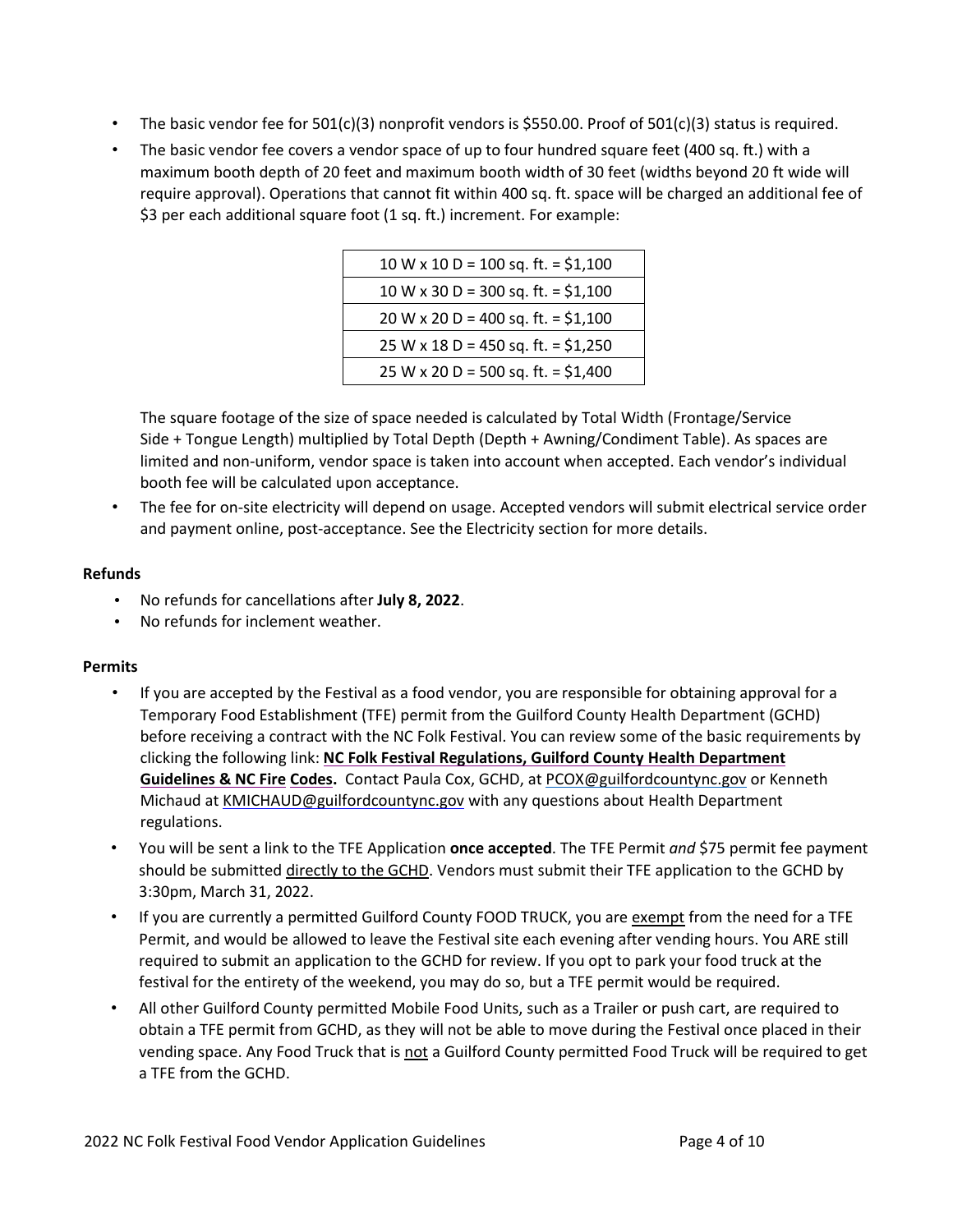## **Inspections**

- All food operations requiring a TFE will be inspected by a Guilford County Health Inspector.
- All food operations serving cooked items will be inspected by a City of Greensboro Fire Marshal.
- Inspection schedule:
	- o Guilford County Health Department: Inspections by Health Department inspectors will be conducted upon completion of set-up, no later than 3:00pm on Friday, September 9, 2022.
	- o Greensboro Fire Department: All vendor booths/food operations (including food trucks and trailers) cooking food will be inspected by Fire Marshals on Friday, September 9, 2022.
- Vendors will not be permitted to begin their food prep and/or vending operations at the Festival until their food and vending operation has been inspected and determined to be in compliance with Guilford County Health Department regulations and Greensboro Fire Department Fire Code.

# **Vendor Placement**

- The Festival will assign vending locations to each vendor. Food vendor placement and the location of Festival food courts are subject to change if there are changes to the Festival site.
- No space will be held without a completed contract and full payment of the contract fee.
- The following factors impact food vendor placement on the festival site:
	- o Operation type
	- o Fuel type
	- o Electrical needs
	- o Operation layout & dimensions
	- $\circ$  Menu The Festival's goal is to limit the number of vendors that sell the same type of food (Vietnamese, Indian, etc.) or similar menu items (pulled pork, fried seafood, etc.) and to place vendors who sell similar types of food and/or menu items in different food courts.

## **Space Details**

- Vendors may not trade, switch, or set up in another area, without approval from the Festival.
- Parking spaces will be provided for a maximum of two support vehicles (to be used for refrigeration and/or dry good storage close to vending operation or make emergency runs to restock goods. Support vehicle parking will be in the vicinity of the food court to which you are assigned.
- Vendors are responsible for providing staff. Parking for staff is the responsibility of the vendor.
- Vendors are responsible for bringing push carts/hand trucks for moving supplies onsite, including beverages and ice purchased from the Festival.

## **Set Up**

- If you have a self-contained unit, such as a trailer, you MUST arrive and set up between 10:00 am and 6:00 pm on Thursday, September 8, 2022. Trailers must be placed and support vehicles removed before placement of other vendors around can take place.
- If you are using a food truck, you MUST arrive and setup up by 2:00 pm on Friday, September 9, 2022.
- If you are vending from a tent, you MUST arrive for set up before 12:00 pm on Friday, September 9, 2022.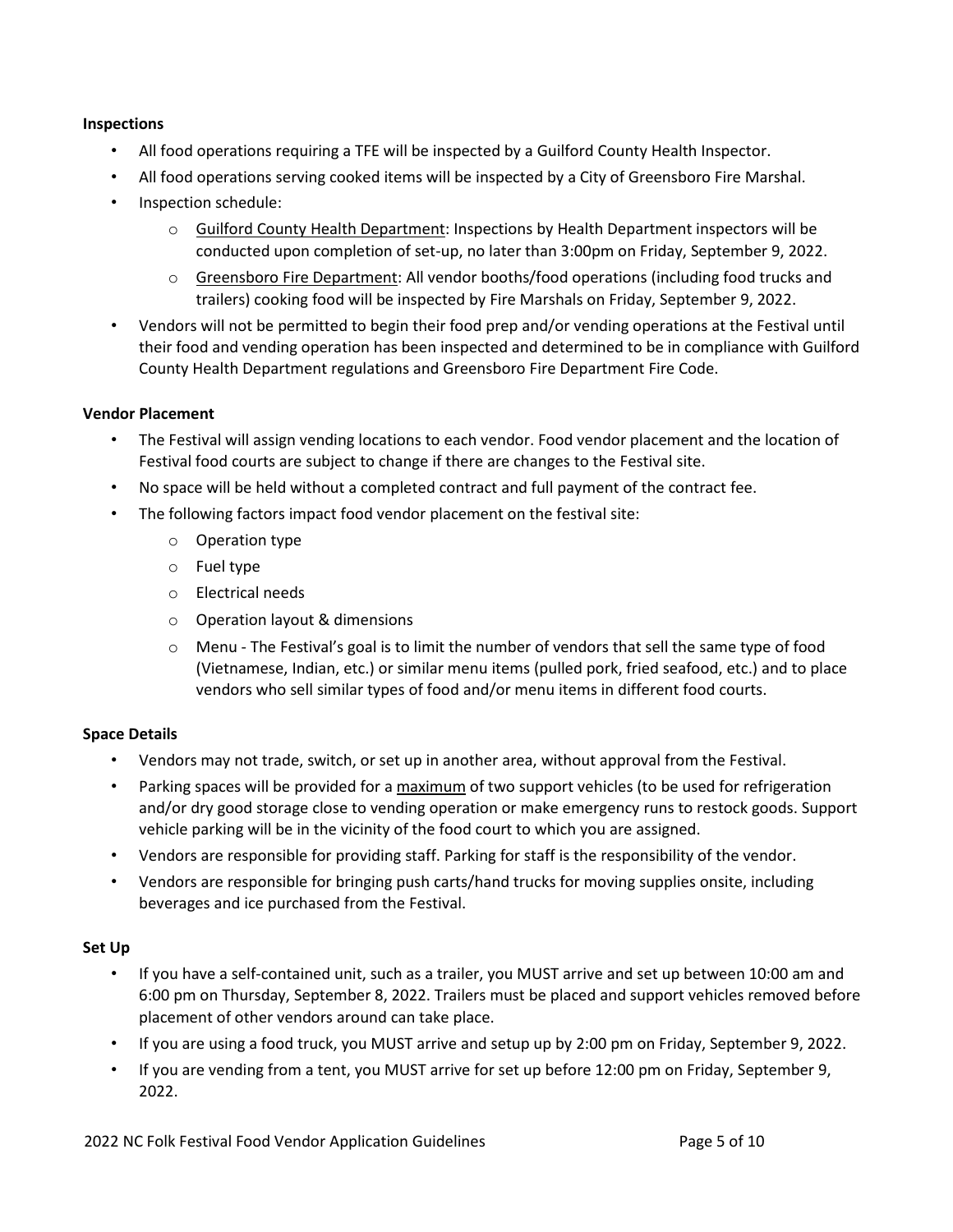## **Food Vending Operations Guidelines**

- Food vendors must restrict all activities to their operation space.
- Condiment tables and beverage coolers are the only things allowed in front of food vendor spaces and must remain within the boundaries of the vendors' assigned space. Food Vendors that would like to erect a tent to protect customers from sun/rain must obtain permission from the Festival.
- Food vendors may not advertise outside of their operation space (this includes, but is not limited to, the use of rovers, fliers, and disposable menus.)
- Food vendors are not permitted to provide free sampling of food or beverage items.
- Space-sharing or subletting is not permitted, nor can the vendor assign the contract to another party.
- Food vendors must maintain a separate service line for Performers and Staff. The Festival will provide signage for this line.
- Food vendors must accept festival script tickets from Performers and Staff for which you will be reimbursed.
- Raffles are not allowed.
- Camping is not allowed on the festival site.
- Generators are not allowed. Exceptions may be made on a case-by-case basis for food truck operations.
- Playing music from your operation is prohibited.
- There will be overnight security on Friday and Saturday. Fixtures and materials are left overnight at the vendors' risk. The Festival's insurance will not cover personal property or items vendors rent; vendors must obtain their own insurance.
- Vendor is responsible for a clean food vending area, free of debris, both during Festival hours and overnight. Food should not be left out overnight, including display food.
- Vendors should furnish sufficient change for their sales transactions. The Festival cannot provide change to vendors.
- Vendors are responsible for providing their own nighttime lighting.
- Vendor support vehicles will not be allowed to enter the site until after 10:30pm on Friday, September 9 and Saturday, September 10, and after 6:30pm on Sunday, September 11, 2022. Times may vary by area.
- All wastewater must be disposed of in festival-provided grey water containers. No dumping grey water on ground or street.
- All waste cooking fats must be disposed of in festival-provided waste oil containers. No waste cooking fats should be disposed of in regular trash or in grey water containers.

# **Booth Covering**

- Vendors bringing their own canopy/tent need to provide proof that the canopy/tent is compliant with state/county/city regulations for flammability. The Fire Department will require a sewn in label on the fabric or the manufacturer's certification of flame treatment or the label from the product used to treat the material. Tarps are not an acceptable canopy.
- All tents must be screened in on all sides, per Guilford County Health Department regulations, using flame-retardant materials meeting Fire Department codes.
- Vendors needing a rental tent MUST make arrangements through the Festival. Rental tents and tent vendors NOT approved by the Festival will NOT be allowed access to the Festival site. **Tent rental orders must be arranged with Food Vendor Coordinator by Thursday, June 30, 2021.**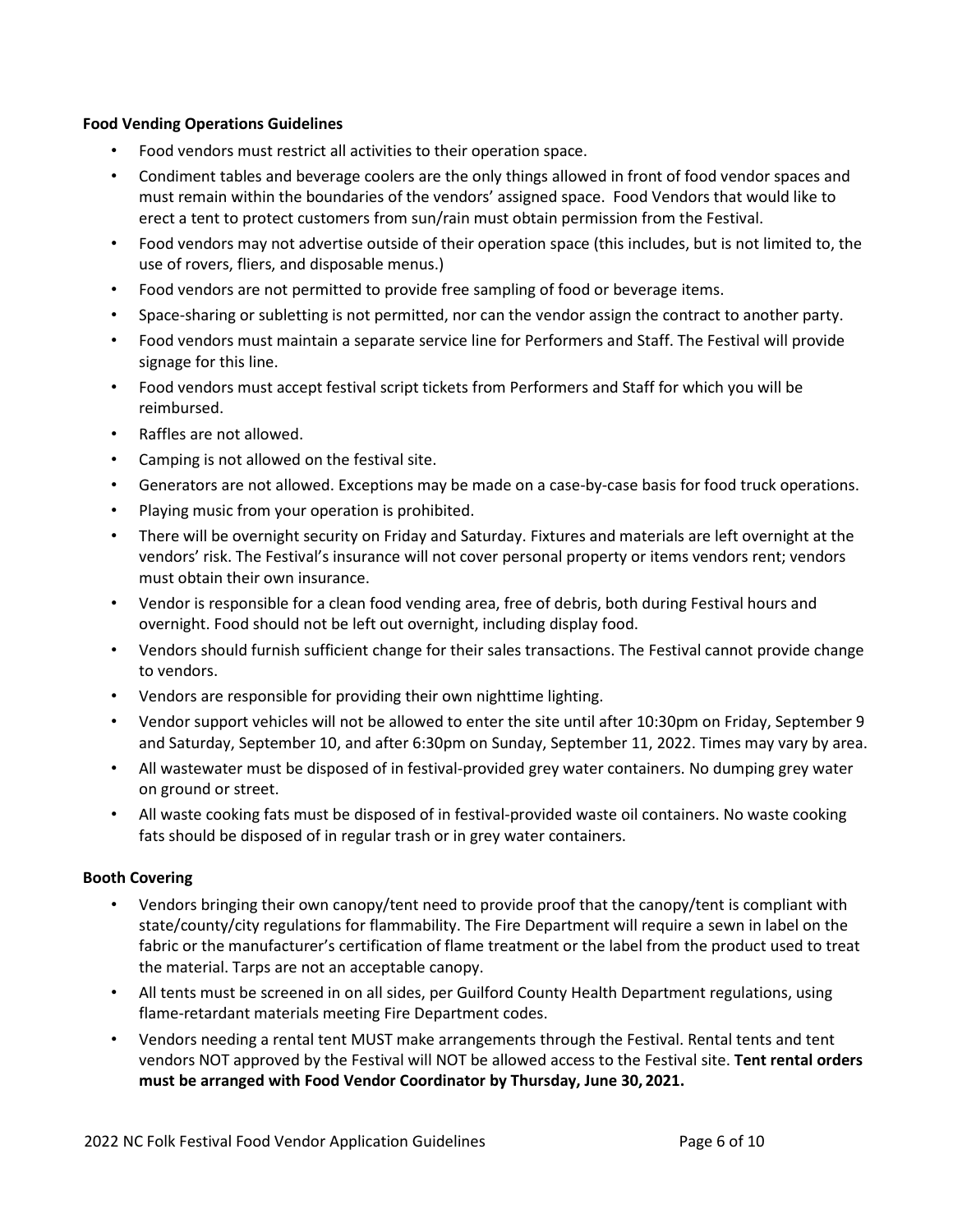## **Menu & Signage**

- Only menu items approved by the Food Vendor Selection Committee and by the Guilford County Health Department may be sold at the Festival.
- Vendors must list on their application **ALL** items they wish to sell. Items not listed and approved may not be sold and must be removed from vendor's booth and menu.
- Non-food items may not be sold.
- In the interest of presenting as wide a selection of food and menu items as possible, the Festival may limit a specific type of food or beverage item.
- Vendors are not granted exclusive rights to sell any particular item.
- Changes/additions are only allowed with pre-approval by the Festival prior to June 10, 2022.
- Food vendors must maintain professional signage and menu boards in good condition. Hand-written signage must look nice and be readable. Vendors must not alter their signs/menus to items that deviate from what was approved in their acceptance into the Festival.
- All menu signage must include pricing and must be easy to read. Vendors are not allowed to change pricing during the course of the Festival.
- We recommend notating Gluten-Free, Dairy-Free and Vegan items to make it easier for people with dietary restrictions to locate these menu items.

#### **Marketing**

All Festival food vendors will receive the following marketing benefits:

- A listing on the Festival's website, with a link to the vendor's website (if submitted).
- A listing in the Festival's Official Program Guide.
- Promotion on the Festival's social media sites.
- A list of vendors carrying Gluten-Free, Dairy-Free and/or Vegan items, along with their location, will be posted and available at Festival Info Booths.
- A listing on the Festival's app, along with the full menu.
- All promotional information must be submitted by June 10, 2022.

## **Food Safety**

- Any vendor not complying with City, County and State regulations may be immediately closed down and not permitted to return for future Festivals.
- Food production techniques must meet City, County, State and Festival statutes.
- Vendors must comply with all federal, state, and local health regulations. For more information, contact the Guilford County Department of Public Health at **336-641-3771** or visit their website at [https://www.guilfordcountync.gov/our-county/human-services/health-department/environmental](https://www.guilfordcountync.gov/our-county/human-services/health-department/environmental-health/food-lodging-and-institutions/special-event-temporary-food-establishments-tfes)[health/food-lodging-and-institutions/special-event-temporary-food-establishments-tfes](https://www.guilfordcountync.gov/our-county/human-services/health-department/environmental-health/food-lodging-and-institutions/special-event-temporary-food-establishments-tfes)
- Vendors must comply with Festival guidelines for the disposal of grey water, grease/oil, and coal ash.
- Food vendors will be provided a potable water hook up within 100' of their booths. All vendors are responsible for providing their own food-grade hose. Hoses will be inspected by the Health Department.
- Food vendors must provide individually-wrapped cutlery sets and individual condiment packets.
- All vendors must minimize bare-hand contact with food products.
- Each food vendor should provide hand sanitizer for customer use.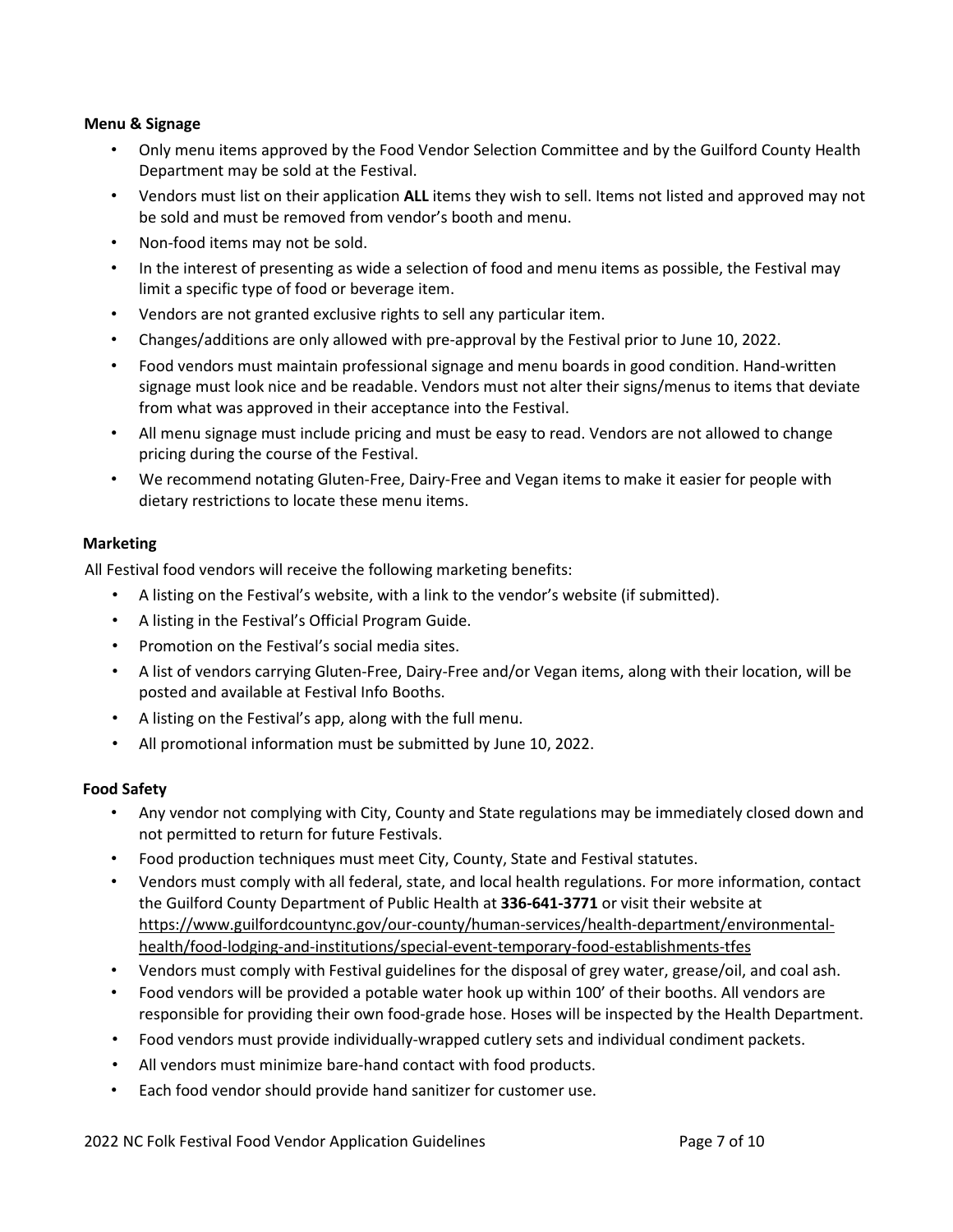## **Fire Code Requirements**

- **ALL** food vendors must comply with the codes for combustibles, canopies, fuel tanks for cooking, fire extinguishers and solid fuel.
- All vendors must have a portable fire extinguisher that has affixed a current inspection tag that carries a minimum of a 2A-10B or 2A-10B(C) rating. For those vendors using cooking oil, fats, or greases in a deep well fryer or cook top are required to have a Class K fire extinguisher. Residential extinguishers are NOT acceptable.
- All propane tanks must be firmly secured on a hard, non-combustible surface that cannot be knocked over. Vendors must supply their own surface on which to secure tanks; the ground alone does not qualify. Bungee cords are not an acceptable form of securing propane tanks.
- Propane tanks need to be 10 feet away from electrical meters, open flame, freezers and refrigerators and per Fire Code, 10 feet from your tent.
- Due to fire code restrictions, the spaces between vending operations may not be used for seating or storage. These are to remain open air areas.
- All tents must be properly weighted. Tents must be anchored to the ground with a 40 lb weight per leg.

# **Electricity**

- The fee for on-site electricity will depend on usage.
- The first 20 amp/120V circuit of electricity is included in the basic vendor fee. Additional needs/requests for electricity beyond this base amount must be included the application.
- The fee structure for additional electricity beyond the first 20 amp/ 120V circuit is:
	- o 20 amp 120V (standard 120V plug) \$40 per additional line
	- $\circ$  20 amp 120V (NEMA 6-20) \$125 per additional line
	- o 20 amp 120/240 twist lock (NEMA L14-20) \$125 per additional line
	- o 30 amp 240V twist lock (NEMA L14-30) \$150 per additional line
	- o 50 amp 120/240 Cal. Std. twist lock (CS63-65C) \$175 per additional line
	- $\circ$  50 amp 240 range plug (NEMA 6-50 or NEMA 14-50) \$175 per additional line
	- o 6 gauge 4 conductor 50 Amp cable (Bare ends) \$175 per additional line
- Approved vendors will fill out an electricity order form. Vendors are required to submit the electricity order requirements by April 29, 2022.
- Vendors must place electrical plugs where the Festival directs them.
- Vendors should bring **one 12-gauge cord per 20 amp circuit** and other outlet strips as needed. Cords should be labeled with the business name. Cords not of acceptable gauge will be disconnected.
- All electrical service connections will be provided to within 30 feet of the vendor space.
- Vendors are responsible for providing their own power cords and power distribution from the service connection to and within their vending space. A 20 amp/120V circuit requires a 3-conductor 12 gauge power cord with plugs that have functioning ground circuits. Use of 14 or 16 gauge is not acceptable. NO MALE TO MALE ELECTRICAL CORDS OR ADAPTERS. Vendors are not allowed to use a male to male cords to connect to Festival power.
- Deadline for changing the power order is July 8, 2022. There is no guarantee that additional hookups will be available other than those preordered and prepaid. Only power cords rated for the power level of the connection being used will be allowed. Use of power taps, beyond those contracted for, could result in immediate cancellation of vendor's contract.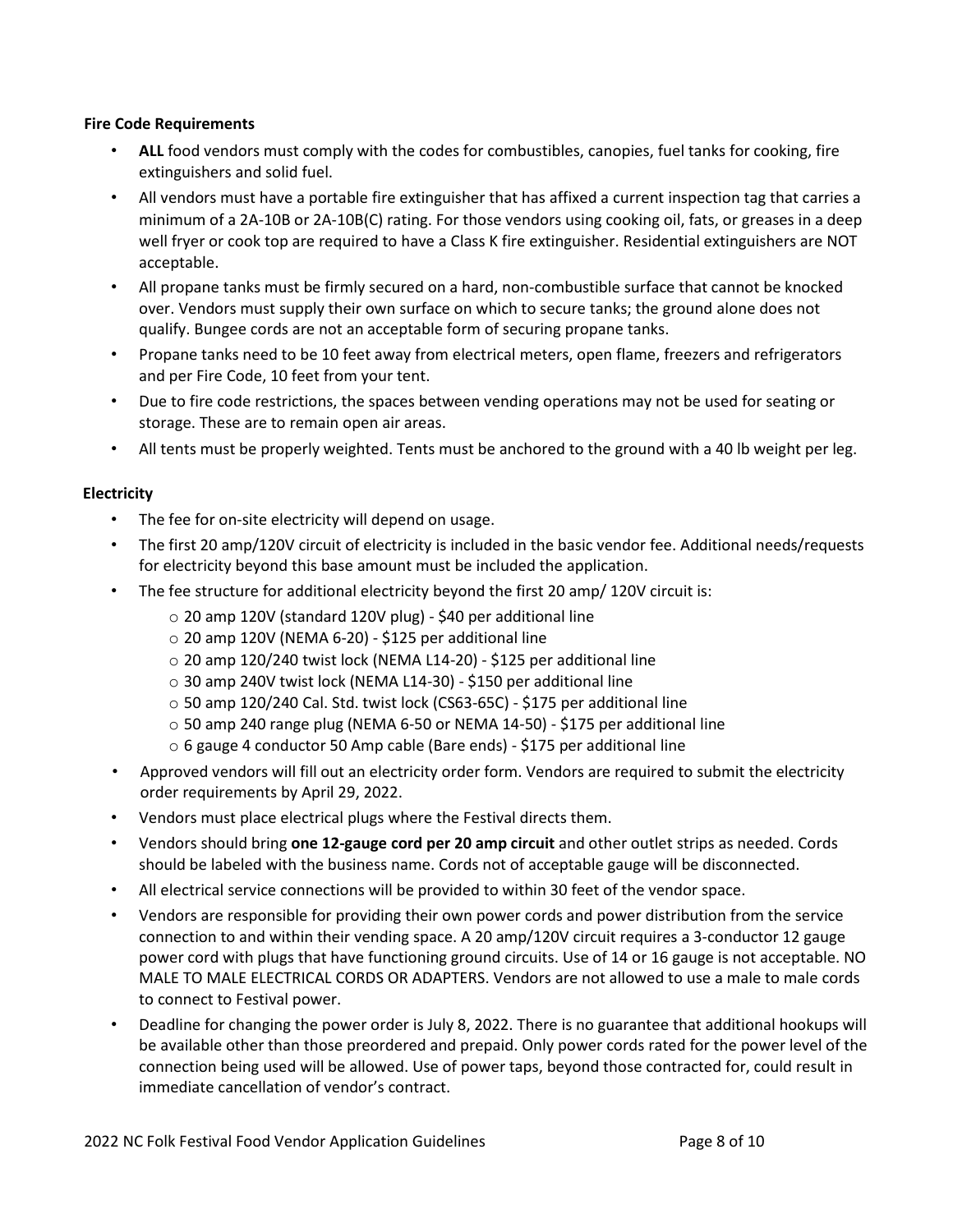## **Refrigeration/Freezer service**

- Parking space can be provided for support vehicles for refrigeration and/or dry good storage close to vending operation, but not adjacent to it.
- The Festival will offer vendors refrigeration and freezer rental space for an additional fee:
	- o Price per shelf may range from \$35-\$75 each for the entire weekend.
	- o Shelf sizes will range from 3'-5'W x 14"-24"H x 14"-24"D.
	- $\circ$  Exact price and shelf sizes will be determined by the demand estimated by vendors wishing to utilize Festival-provided refrigeration/freezer service. This demand will inform the size of the refrigeration/freezer unit the Festival provides.

# **Beverages & Ice**

- The Festival has a sponsorship relationship with a major soft drink and water distribution company. All vendors who wish to sell beverages must sell the products (carbonated sodas, water) the Festival supplies through this sponsor contract, UNLESS the Festival deems the vendor's handcrafted drink is a specialty beverage (e.g., lemonade, homemade specialties, tea and coffee, etc.).
- All soft drink and water products must be purchased on-site from the Festival, and sold at the price determined by the Festival. Any full, unbroken cases that are not used can be returned at the end of Sunday, September 11, 2022. The festival will reconcile the amount owed within 10 days after the end of the Festival. If vendor owes Festival, payment will be due by September 30, 2022.
- Ice must be purchased from the Festival on site. The festival will reconcile the amount owed within 10 days after the end of the Festival. If vendor owes Festival, payment will be due by September 30, 2022.

## **Vehicles on Site**

- Vehicles are allowed on-site ONLY during the following times:
	- $\circ$  Friday until 4:00 pm & after 10:30 pm
	- $\circ$  Saturday until 11:00 am & after 10:30 pm
	- $\circ$  Sunday until 11:00 am & after 7:00 pm
- For the safety of the festival's attendees, vehicles are not allowed to move onto or within the site during operating hours or during a window before and after scheduled events when attendees arrive or depart.
- Food Truck Vendors: If you already possess a current Mobile Food Unit Permit with Guilford County you will NOT be required to apply for a Temporary Food Establishment permit, UNLESS you do not wish to move your vehicle overnight. However, you must confirm with us prior to March 31, 2022 that you intend to remove your food truck from the premises in the evenings. THIS DOES NOT APPLY TO GUILFORD COUNTY FOOD TRAILERS, which MUST have a TFE permit. Once any food operation in a Trailer is placed, it cannot be moved before the end of the festival, as there is no space to maneuver support vehicles between food vendors.
- Vendors will receive **no more than two parking passes** for support vehicles such as those that supply refrigeration and/or dry goods storage. Support vehicles will be placed in designated areas as near as possible to their food operation location and will be able to leave the festival site during operating hours if necessary. Vendors must park their support vehicles in this area. The Festival is not responsible for providing parking for vendor employees.
- Only authorized vehicles with provided hangtags may be parked on Festival grounds. Vehicles are NOT allowed to be parked in undesignated spaces behind or near vendor booths during the Festival.